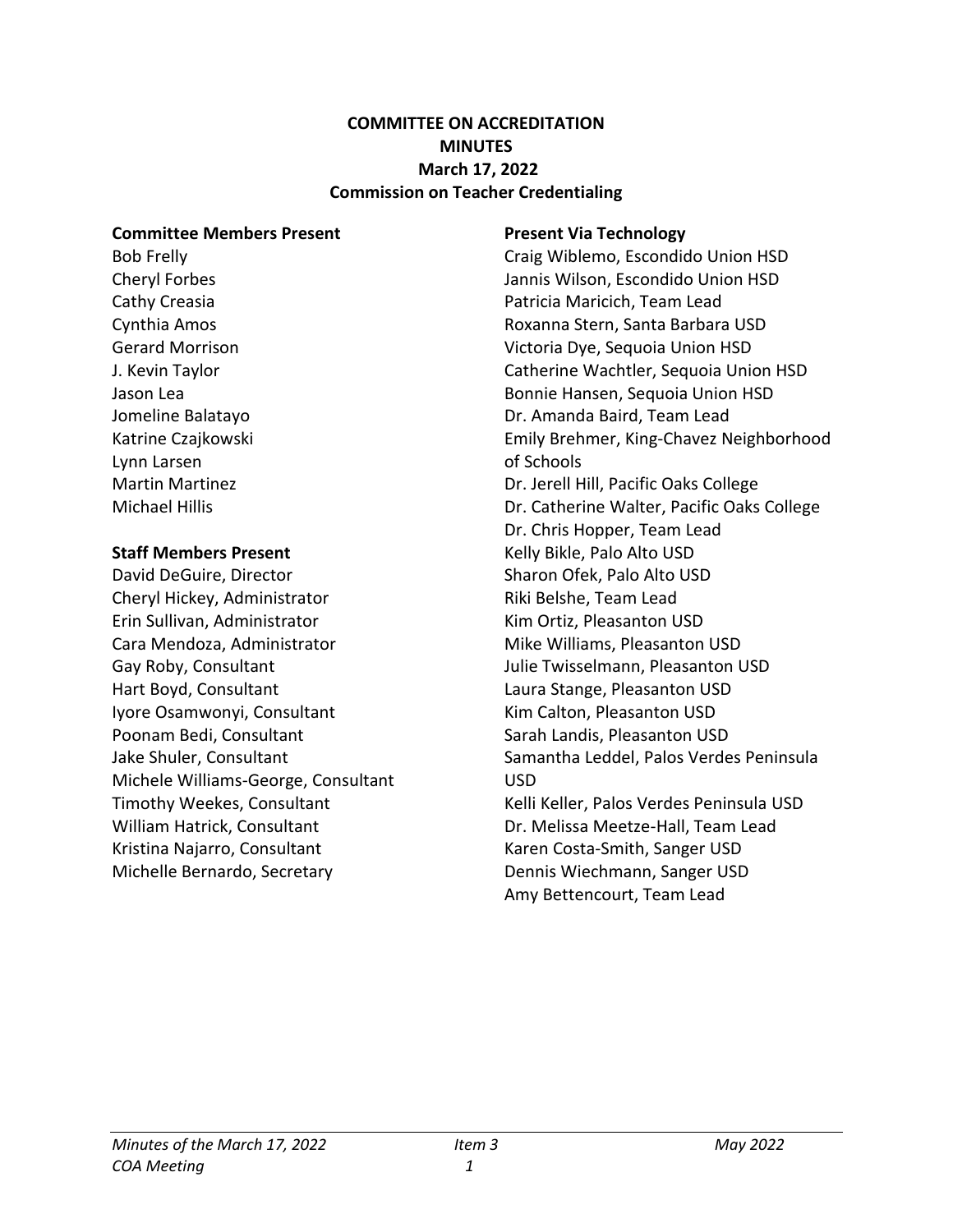## Item 1 – Call to Order and Roll Call

The meeting of the Committee on Accreditation was called to order by Bob Frelly at 8:30 a.m. on Thursday, March 17, 2022. This meeting was conducted entirely electronically, with minimal presence in the Commission offices, due to the COVID 19 pandemic and Governor Newsom's stay at home order.

## Item 2 – Approval of the Agenda

It was moved, seconded (Czajkowski/Taylor) and carried by roll call vote to approve the March 2022 agenda.

## Item 3 - Approval of the Minutes of the Prior Meeting

It was moved, seconded (Morrison/Balatayo) and carried by roll call vote to approve the February 2022 minutes with no changes.

## Item 4 - Co-Chair and Member Reports

Member Czajkowski provided a report on how enthusiastic schools are with the removal of the mask mandate and granting districts authority on how to keep everyone safe.

## Item 5 – Staff Reports

Administrator Cheryl Hickey announced that the COA's next meeting will be in person. COA members will come together in person, some staff will be in person and virtual, and institutions will continue to attend virtually. Ms. Hickey reported that there will be 7 institutional approval items at the April Commission meeting. She also updated the Committee on the work to establish the PK3 credential which is being repurposed to help meet the state's initiative for universal TK and state sponsored preschool. She reported that at its last meeting, the Commission adopted a "one TPA" policy. She also provided an update of staff work around the implementation of SB 488 (Rubio) that will eliminate RICA which will be replaced with a performance assessment.

Member Lea commented on the new ECE credential and brought up some concerns about the staff shortage and providing additional pathways for this credential such as an intern pathway.

Co-Chair Martinez commented that he is optimistic about the new credential and how the institutions of higher education and local education agencies collaborate to create a system that connects.

Administrator Erin Sullivan reported that additional information on travel for the next COA meeting will be forthcoming. Ms. Sullivan reported on the Common Standards reviews. Ms. Sullivan thanked everyone for their support and volunteering to help with the accreditation process. It was announced that Dr. Sarah Solari-Colombini has agreed to step-in to help Ms. Hickey with accreditation work while Ms. Sullivan helps the Commission with legislation work.

Administrator Cara Mendoza provided an update on grant funding. The teacher residency expansion grant was released. Classified grants will be coming soon.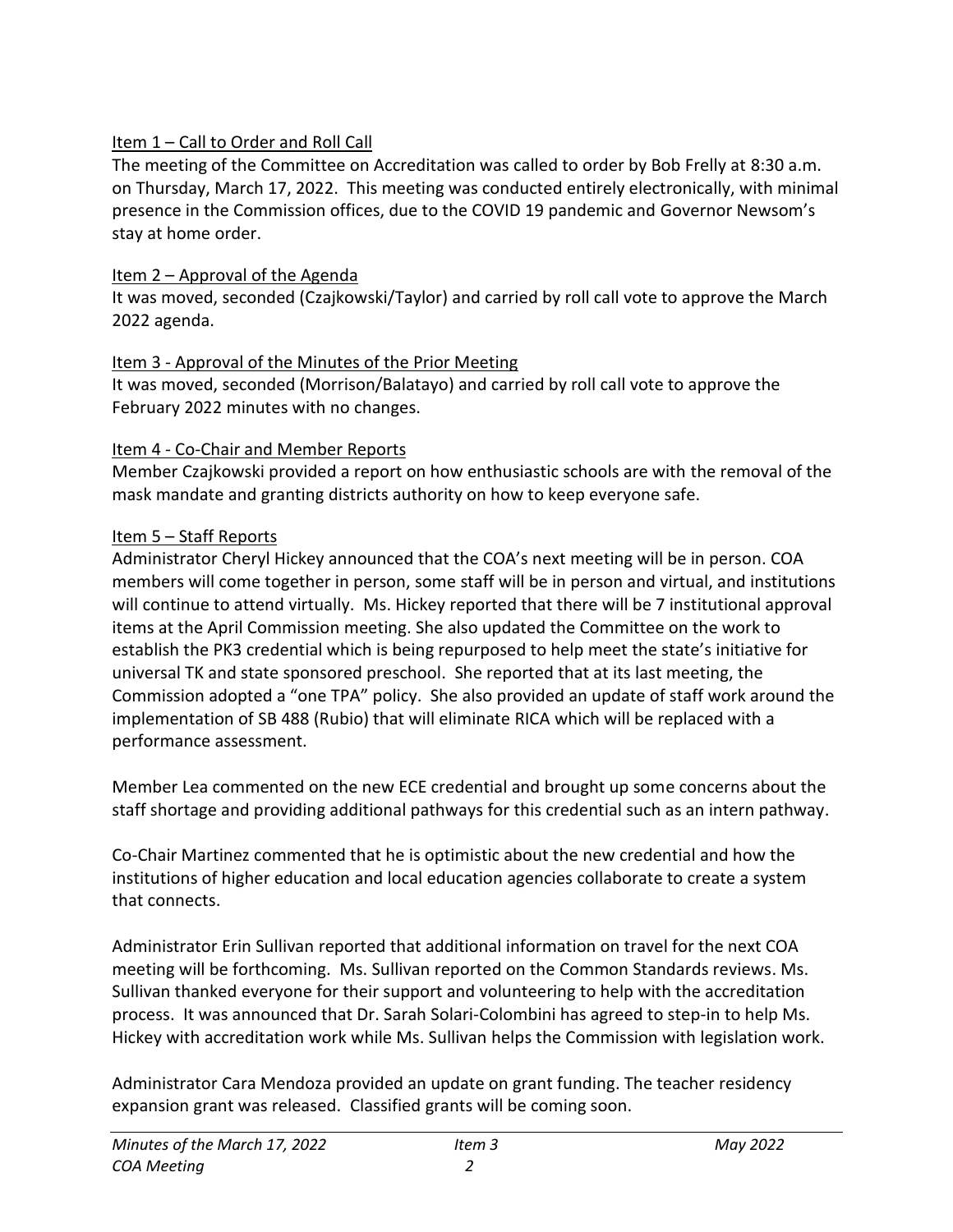Item 6 – Program Approval Recommendations There were no institutions requesting approval for new programs at this time.

Item 7 – Program Change of Status There were no items for sections A, B and C and D.

Section E: Programs Moving to Inactive Status - This section included 2 program sponsors moving 7 programs to inactive status. No action was required nor taken.

# **Mills College**

Education Specialist: Added Authorization Autism Spectrum Disorder, effective 07/01/2022 Education Specialist: Added Authorization Autism Emotional Disturbance, effective 07/01/2022 Education Specialist: Early Childhood Special Education, effective 07/01/2022 Preliminary Multiple Subject, effective 07/01/2022 Preliminary Multiple Subject Intern, effective 07/01/2022 Preliminary Administrative Services, effective 07/01/2022

# **California State University, Fresno**

Specialist Teaching: Early Childhood Education Specialist, effective 03/17/2022 (*Note: a correction was made to the effective date from 9/01/2022 to 03/17/2022)*

### Item 8– Initial Program Approval for New Program Sponsors There were no new program approvals.

Item 9– Discussion of Institutions Not in Compliance with Accreditation Timelines Analyst Michelle Bernardo introduced this item. Ms. Bernardo reported that Pasadena Unified School District was late in submitting their Common Standards for review which were due on February 28, 2022. Staff is currently working with the institution to submit and post their common standards for their upcoming review.

## Item 10 – Report of the Provisional Site Visit Accreditation Team to Escondido Union High School District

Consultant Gay Roby introduced this item. She was joined by team lead Patricia Maricich and institutional representatives Craig Wiblemo, Director, Human Resources Department and Jannis Wilson, Program Coordinator, Human Resources Department.

After discussion, it was moved, seconded (Forbes/Czajkowski: no recusals) and carried by roll call to grant the provisional status of *Accreditation with a 7th Year Report* to Escondido Union High School District and its credential program. The  $7<sup>th</sup>$  year report is to address the issues identified by the accreditation team related to Program Standard 3 which was Met with Concerns.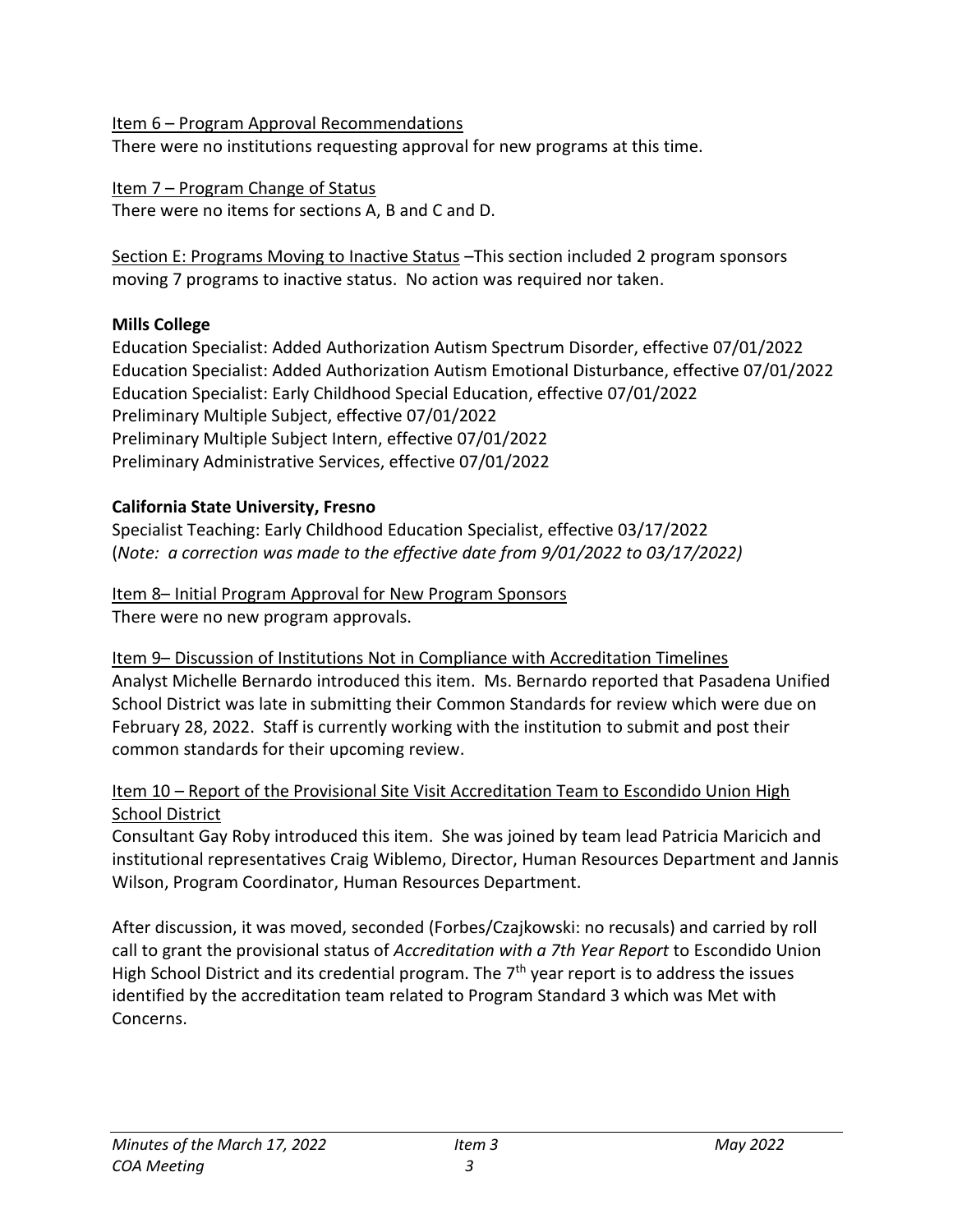Item 11 – Discussion of the 1st Quarter Report from Santa Barbara Unified School District Consultants William Hatrick introduced this item. He was joined by institutional representative Roxanna Stern, Teacher Induction Program Coordinator to answer any questions the COA had about the report.

After discussion, Chair Bob Frelly noted that no action was necessary and accepted the  $1<sup>st</sup>$ Quarterly Report from Santa Barbara Unified School District.

Item 12 – Report of the Accreditation Team to Sequoia Union High School District Analyst Consultant Kristina Najarro introduced this item. She was joined by team lead Dr. Amanda Baird and institutional representatives Victoria Dye, Director of Professional Development and Curriculum and Induction; Catherine Wachtler, Lead Induction Coach; and Bonnie Hansen, Assistant Superintendent of Educational Services.

After discussion, it was moved, seconded (Forbes/Czajkowski: no recusals) and carried by roll call to grant the status of *Accreditation with a 7th Year Report* to Sequoia Union High School District Analyst and its credential program. The  $7<sup>th</sup>$  year report is to address the actions taken by the institution to address the areas identified by the team for the standards less than fully met.

Item 13 – Discussion of the 7th Year Report from King-Chavez Academy of Excellence Consultant Gay Roby introduced this item. She was joined today by institutional representative Emily Brehmer, Director of Induction to answer any questions the COA had.

After discussion, the COA accepted the  $7<sup>th</sup>$  Year Report for King-Chavez Academy of Excellence. No action was taken.

## Item 14 – Report of the Accreditation Team to Pacific Oaks College

Consultants Jake Shuler and Tim Weekes introduced this item. They were joined by team lead Dr. Chris Hopper and institutional representatives Dr. Jerell Hill, Dean and Dr. Catherine Walter, Program Director for Teacher Credentialing.

After discussion, it was moved, seconded (Taylor/Amos: no recusals) and carried by roll call vote to grant the status of *Accreditation* to Pacific Oak College and its credential programs.

Item 15 – Report of the Accreditation Team to Palo Alto Unified School District Consultant Hart Boyd introduced this item. He was joined by team lead Riki Belshe and institutional representatives Kelly Bikle, Professional Learning and Induction Director, and Sharon Ofek, Associate Superintendent of Educational Services.

After discussion, it was moved, seconded (Czajkowski/Larsen: no recusals) and carried by roll call vote to grant the status of Accreditation to Palo Alto Unified School District and its credential program.